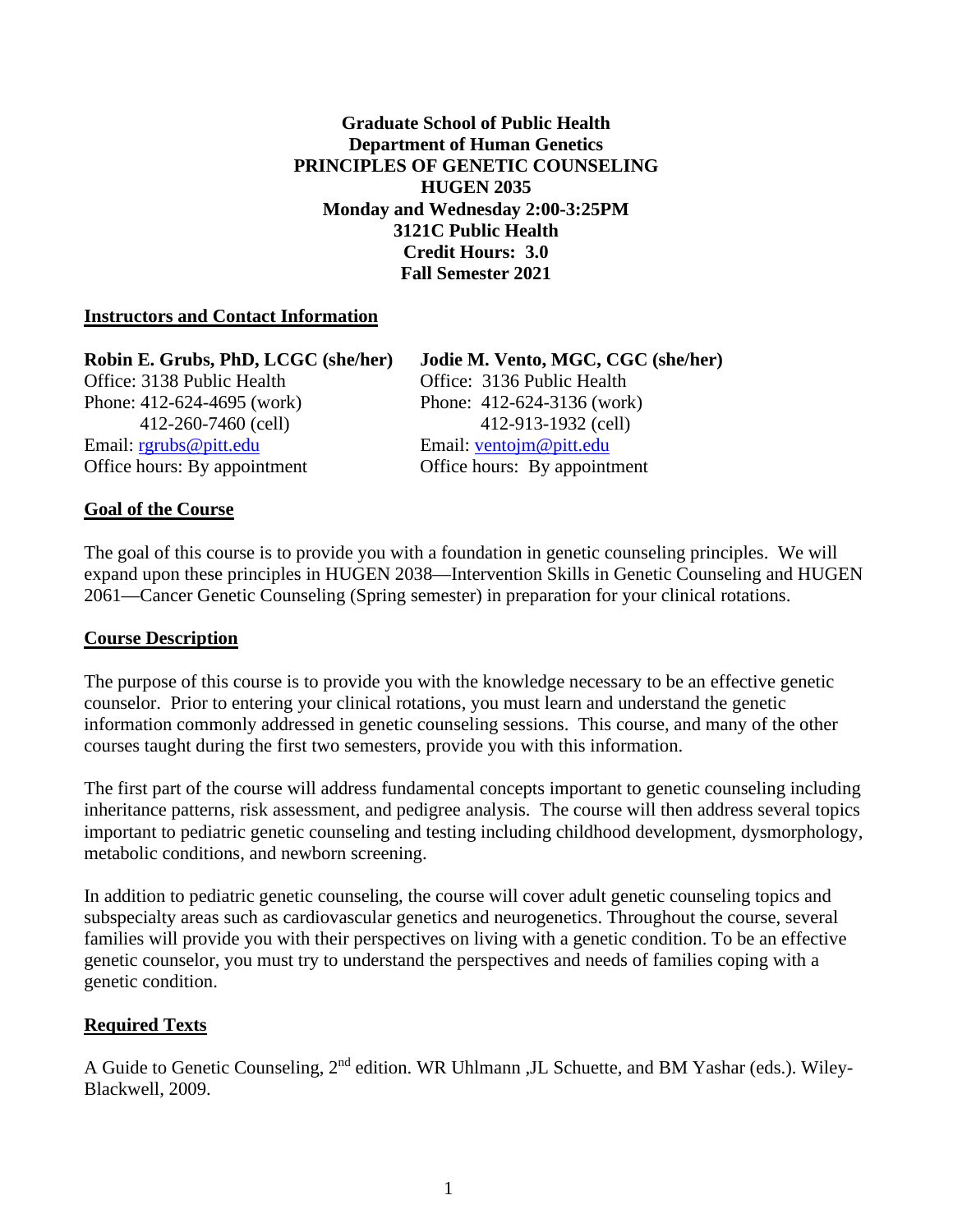Human Genetics and Genomics. 4<sup>th</sup> edition. BR Korf. Blackwell Science, Inc., 2013.

### **Highly Recommended Texts**

BS LeRoy, P McCarthy Veach, NP Callanan. *Genetic Counseling Practice, Advanced Concepts and Skills, 2nd Ed.* (2021) Wiley Blackwell.

P McCarthy Veach, BS LeRoy, NP Callanan. (2018). *Facilitating the Genetic Counseling Process, 2nd Ed.* Springer.

### **Course Format and Delivery**

This class utilizes Canvas for class content and grading. Notifications will be sent regarding course content throughout the semester. Please make sure to set up your Canvas to receive email notifications from Canvas and please check for announcements and notifications on a regular basis.

For the first two weeks of the semester, students will have the option of attending class in person or using Zoom for remote course access. It is expected that after this two-week period, class will take place in person. However, due to the shifting nature of the pandemic, it may be necessary to alter the delivery of the course. Any changes will be shared with students via announcements on Canvas. Given the pandemic, it is important that students abide by public health regulations and University of Pittsburgh health standards and guidelines. For example, at this time, face coverings are required indoors for everyone regardless of vaccination status. For the most up-to-date information and guidance, please visit [https://www.coronavirus.pitt.edu/.](https://www.coronavirus.pitt.edu/) If you are sick, please do not come to class in-person. Please email the course instructors, and we will determine the most appropriate make-up plan for class depending on the content.

We plan on recording most classes to make them available on Canvas. We recognize that some guest lecturers may prefer to not be recorded and we will communicate this information during the semester. Recordings will only be available for the semester and should not be distributed for non-class purposes.

### **Academic Integrity**

All students are expected to adhere to the school's standards of academic honesty. Cheating/plagiarism will not be tolerated. The Graduate School of Public Health's policy on academic integrity, which is based on the University policy, is available online in the Pitt Public Health Academic Handbook [www.publichealth.pitt.edu/home/academics/academic-requirements.](https://na01.safelinks.protection.outlook.com/?url=http%3A%2F%2Fwww.publichealth.pitt.edu%2Fhome%2Facademics%2Facademic-requirements&data=01%7C01%7CRobin.Leaf%40pitt.edu%7Cd2b682f8df1344a1488b08d5f7078713%7C9ef9f489e0a04eeb87cc3a526112fd0d%7C1&sdata=6ufA2nSlUetTPqxC3zE70WlE7mLMvNKznCNB7nQHwj0%3D&reserved=0) The policy includes obligations for faculty and students, procedures for adjudicating violations, and other critical information. Please take the time to read this policy.

### **Accommodation for Students with Disabilities**

If you have a disability for which you are or may be requesting an accommodation, you are encouraged to contact both your instructor(s) and Disability Resources and Services, 140 William Pitt Union, (412) 648-7890, (412) 228-5347 for P3 ASL users, as early as possible in the term. DRS will verify your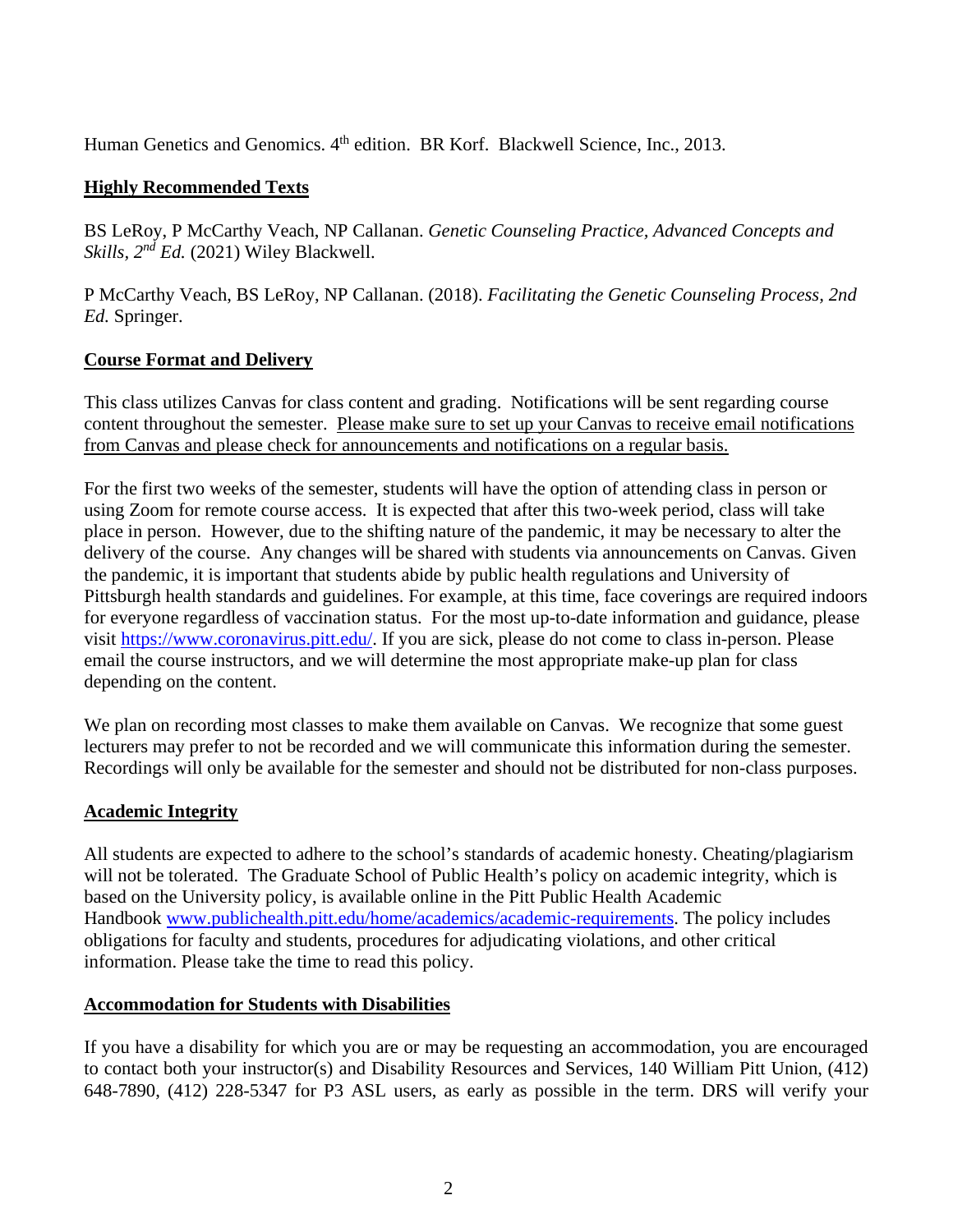disability and determine reasonable accommodations for this course.

# **Sexual Misconduct, Required Reporting and Title IX Statement**

The University is committed to combatting sexual misconduct. As a result, you should know that University faculty and staff members are required to report any instances of sexual misconduct, including harassment and sexual violence, to the University's Title IX office so that the victim may be provided appropriate resources and support options. What this means is that as your professors, we are required to report any incidents of sexual misconduct that are directly reported to us, or of which we are somehow made aware.

There are two important exceptions to this requirement about which you should be aware:

A list of the designated University employees who, as counselors and medical professionals, do not have this reporting responsibility and can maintain confidentiality, can be found here: <https://www.diversity.pitt.edu/civil-rights-title-ix/make-report/report-form>

An important exception to the reporting requirement exists for academic work. Disclosures about sexual misconduct that are shared as part of an academic project, classroom discussion, or course assignment, are not required to be disclosed to the University's Title IX office.

If you are the victim of sexual misconduct, Pitt encourages you to reach out to these resources:

• Title IX Office: 412-648-7860

• SHARE @ the University Counseling Center: 412-648-7930 (8:30 A.M. TO 5 P.M. M-F) and 412-648-7856 (AFTER BUSINESS HOURS)

If you have a safety concern, please contact the University of Pittsburgh Police, 412-624-2121. Other reporting information is available here: [https://www.diversity.pitt.edu/civil-rights-title-ix](https://www.diversity.pitt.edu/civil-rights-title-ix-compliance/make-report)[compliance/make-report](https://www.diversity.pitt.edu/civil-rights-title-ix-compliance/make-report)

Statement from the Department of Gender, Sexuality, and Women's Studies [This statement was developed by Katie Pope, Title IX Coordinator, in conjunction with GSWS instructors.]

# **Diversity Statement**

The University of Pittsburgh Graduate School of Public Health considers the diversity of its students, faculty, and staff to be a strength and critical to its educational mission. Pitt Public Health is committed to creating and fostering inclusive learning environments that value human dignity and equity and promote social justice. Every member of our community is expected to be respectful of the individual perspectives, experiences, behaviors, worldviews, and backgrounds of others. While intellectual disagreement may be constructive, no derogatory statements, or demeaning or discriminatory behavior will be permitted.

If you feel uncomfortable or would like to discuss a situation, please contact any of the following:

• the course director or course instructors: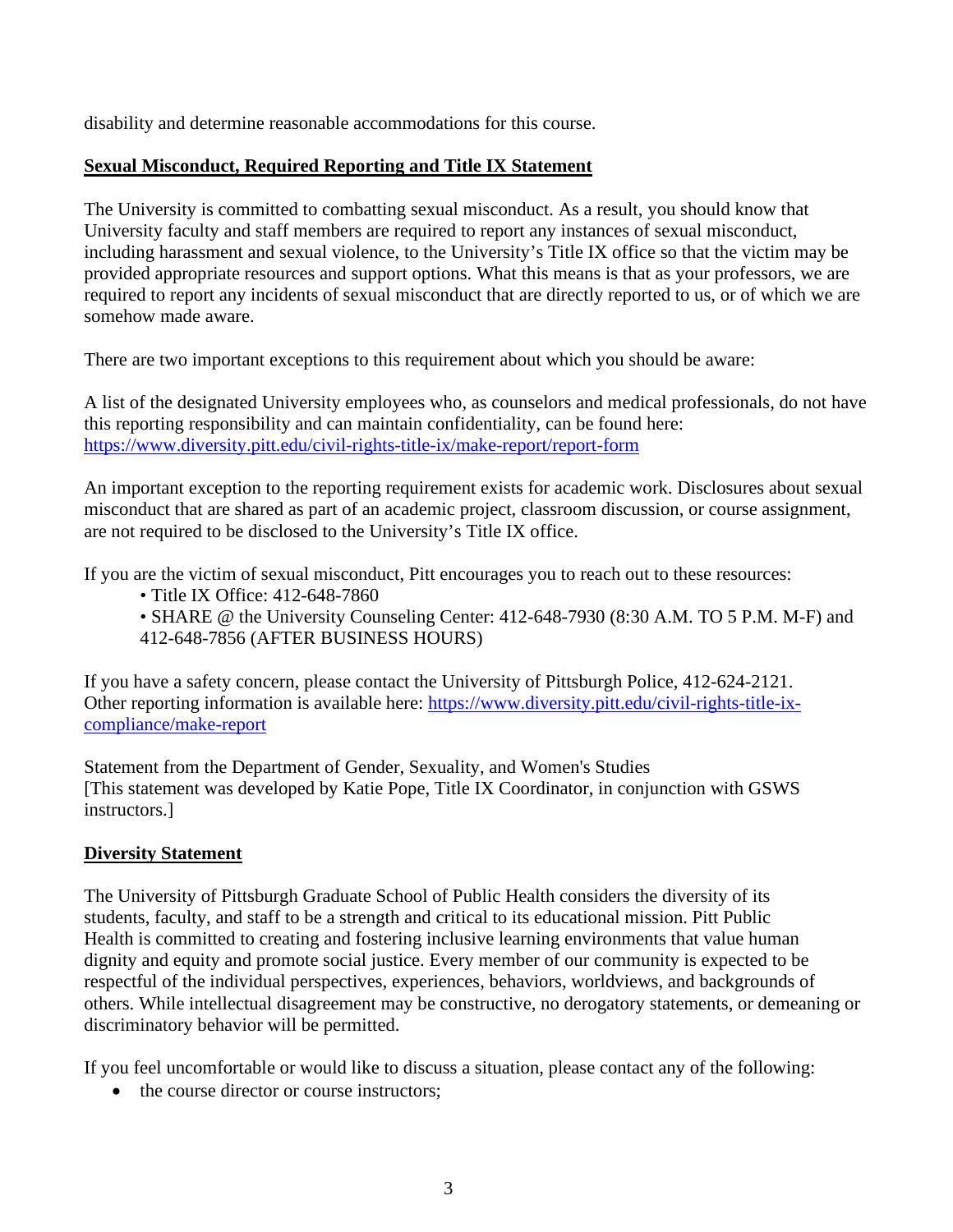- the Pitt Public Health Associate Dean responsible for diversity and inclusion;
- the University's Office of Diversity and Inclusion at 412-648-7860 or
- <https://www.diversity.pitt.edu/civil-rights-title-ix/make-report/report-form> (anonymous reporting form)

# **Copyright Notice**

Course material may be protected by copyright. United States copyright law, 14 USC section 101, et sec., in addition to University policy and procedures, prohibit unauthorized duplication or retransmission of course materials. See [Library of Congress Copyright Office](http://www.copyright.gov/) and the [University Copyright Policy.](https://www.policy.pitt.edu/cs-03-copying-copyrighted-material-formerly-10-04-01)

# **Student Performance Evaluation**

Your grade for the course is based upon the grades you receive on the assignments, midterm exam, and final exam. Each exam is 100 points and the total number of points for the assignments is 177. Therefore, there are a total of 377 points. Since you are not graded on a curve, you will not be competing with one another for a grade. Therefore, we encourage you to help each other achieve the best work you are capable of producing. Working with one another to strive for greater understanding will help you learn the material with more ease and enjoyment.

# **Grading Scale**

| 97-100% | $A+$      | 73-76% | C    |
|---------|-----------|--------|------|
| 93-96%  | A         | 70-72% | $C-$ |
| 90-92%  | $A -$     | 67-69% | D+   |
| 87-89%  | $B+$      | 63-66% | D    |
| 83-86%  | B         | 60-62% | D-   |
| 80-82%  | B-        | < 60   | F    |
| 77-79%  | $C_{\pm}$ |        |      |

# **Course Learning Objectives**

After completion of this course, the student will be able to:

- 1. Describe the history of the genetic counseling profession and utilize skills important to the current practice of genetic counseling.
- 2. Identify, create, and present relevant and appropriate resources that play an important role in providing genetic counselors, other health care providers, and patients with up-to-date genetic information.
- 3. Construct a complete pedigree and demonstrate proficiency in the use of pedigree symbols, standard notation, and nomenclature.
- 4. Recognize the ways in which some families cope with genetic disorders.
- 5. Explain normal development and the process of assessment for abnormal physical/mental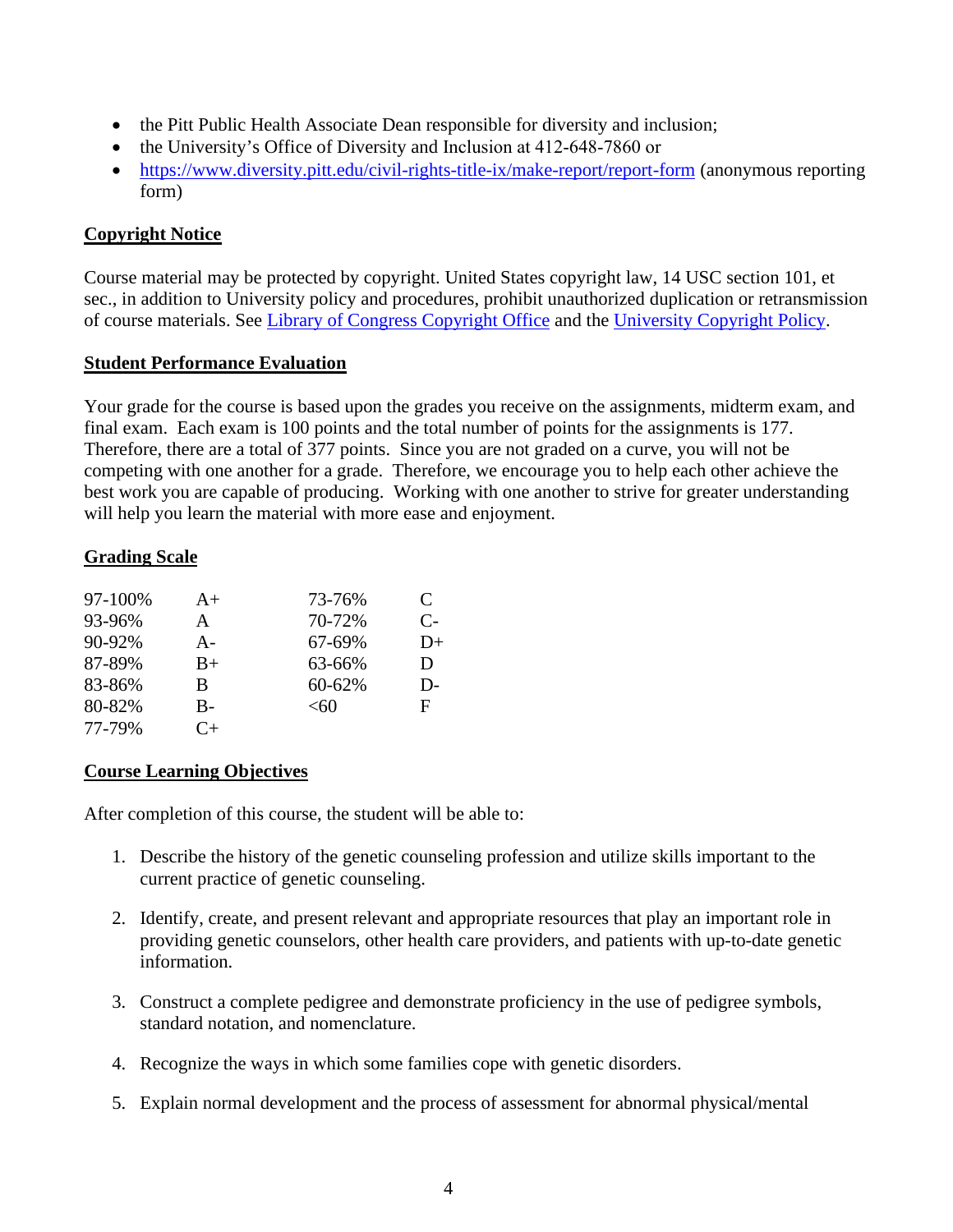development in a pediatric genetic counseling setting.

- 6. Describe genetic/genomic screening and testing approaches and their application to genetic counseling practice.
- 7. Recognize aspects related to the delivery of genetic counseling services in different settings and the ways in which legal, social, and cultural factors influence the provision of services.

### **Assignments**

All assignments should be turned in on Canvas unless otherwise instructed by the due dates indicated in the class schedule. Should a due date be problematic, please let us know as there is some flexibility in the scheduling of the due dates. All file names should follow the format LASTNAME.ASSIGNMENT (i.e. Vento.Definitions.doc). When possible, documents should be in Word or PowerPoint format (it is harder to add comments in pdf documents).

#### **Discussion Board 15 points**

Learning Objective 1: Describe the history of the genetic counseling profession and utilize skills important to the current practice of genetic counseling.

Learning Objective 2: Identify, create, and present relevant and appropriate resources that play an important role in providing genetic counselors, other health care providers, and patients with upto-date genetic information.

Learning Objective 3: Construct a complete pedigree and demonstrate proficiency in the use of pedigree symbols, standard notation, and nomenclature.

Learning Objective 4: Recognize the ways in which some families cope with genetic disorders.

Learning Objective 5: Explain normal development and the process of assessment for abnormal physical/mental development in a pediatric genetic counseling setting.

Learning Objective 6: Describe genetic/genomic screening and testing approaches and their application to genetic counseling practice.

Learning Objective 7: Recognize aspects related to the delivery of genetic counseling services in different settings and the ways in which legal, social, and cultural factors influence the provision of services.

The course will utilize a discussion board to further facilitate class discussion. This will provide an opportunity for thoughtful reflection about assigned readings and course material. There will be 12 discussion board topics throughout the semester, and each week will have an assigned student to start the discussion. You will create an original post that is based on the readings/other materials (see Canvas for your assigned week and further details). You will also respond to at least four additional posts on the weeks in which you are not assigned as the original poster. Therefore, you will have a total of five posts (one original post & four responses). The original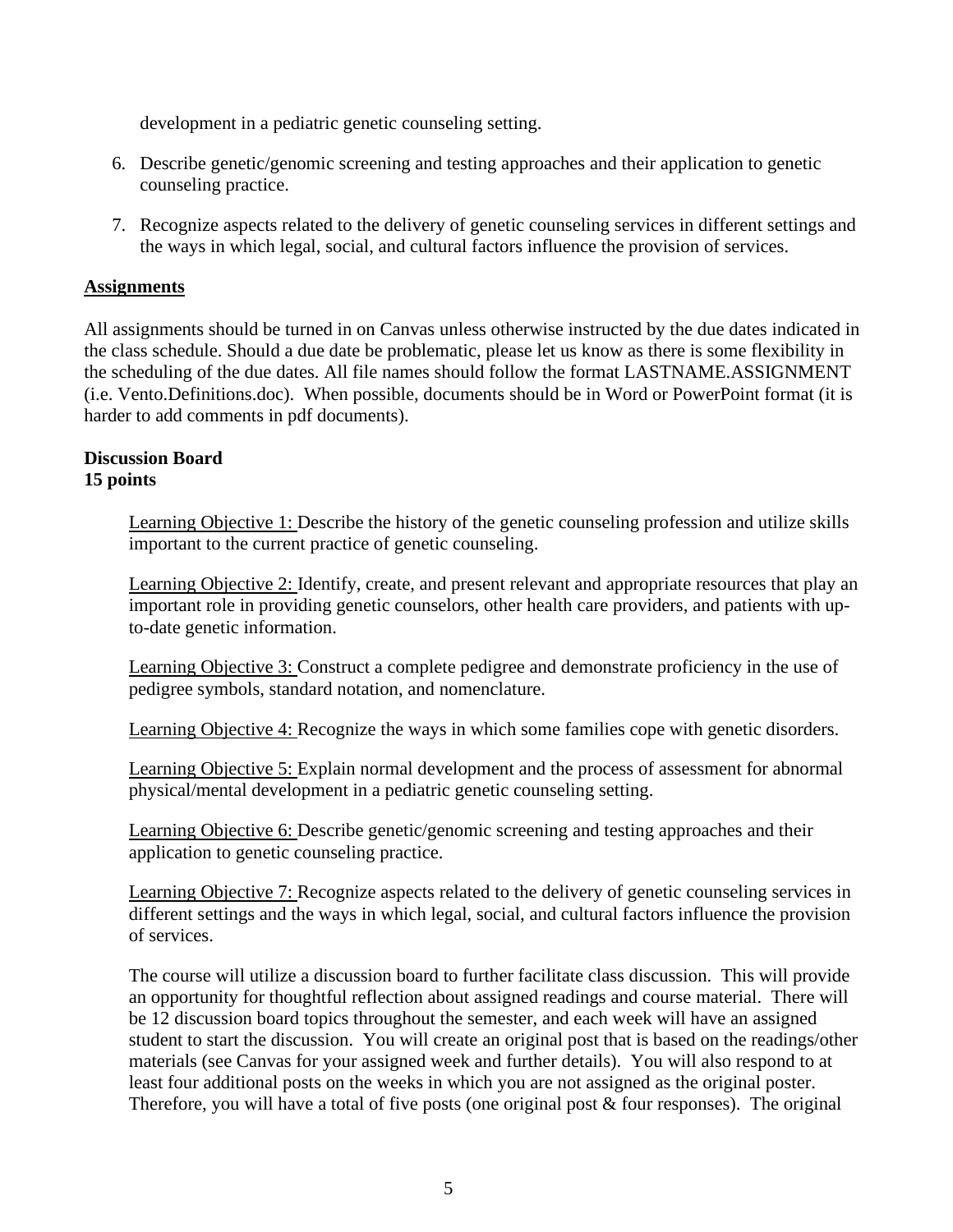post is due before the corresponding class and the responses need to be completed by midnight on the Saturday after class. Each post is worth 3 points. Since the discussion board will be used throughout the entire semester, it addresses all learning objectives for the course.

### **Risk Analysis & Inheritance Pattern Problem Set 20 points**

Learning Objective 1: Describe the history of the genetic counseling profession and utilize skills important to the current practice of genetic counseling.

You will be assigned a 10-question problem set on risk assessment and inheritance patterns where you will utilize advanced knowledge of inheritance patterns in families as well as basic Bayesian statistics, coefficient of relationship and coefficient of inbreeding. This problem set will help you to practice the risk analysis content presented in class and to prepare you for calculating risks during your clinic rotations.

### **Pedigree Assignment 15 points**

Learning Objective 3: Construct a complete pedigree and demonstrate proficiency in the use of pedigree symbols, standard notation, and nomenclature.

You will draw your family pedigree including three generations. You will turn this in for assessment of the correct use of pedigree symbols and inclusion of all pertinent components of a medical family pedigree. You will verbally take and draw three additional family pedigrees (you can ask family members, friends, your fellow classmates – please make sure everyone is over 18). These three pedigrees do not need to be turned in. Rather, submit a one-page document to summarize your experiences that includes the following for each pedigree: a) The length of time that it took you to take the pedigree, b) Two things that went well, c) Two things you would like to improve upon, and d) Any questions that arose from taking the pedigree that you would like answered. If you or any of the individuals you work with to take the three additional pedigrees do not wish to reveal personal medical information, you/they may fictionalize your/their health history. This assignment will begin to give you an understanding of the skills necessary for eliciting a family history.

### **Definition Assignment 50 points**

Learning Objective 1: Describe the history of the genetic counseling profession and utilize skills important to the current practice of genetic counseling.

Learning Objective 2: Identify, create, and present relevant and appropriate resources that play an important role in providing genetic counselors, other health care providers, and patients with up-to-date genetic information.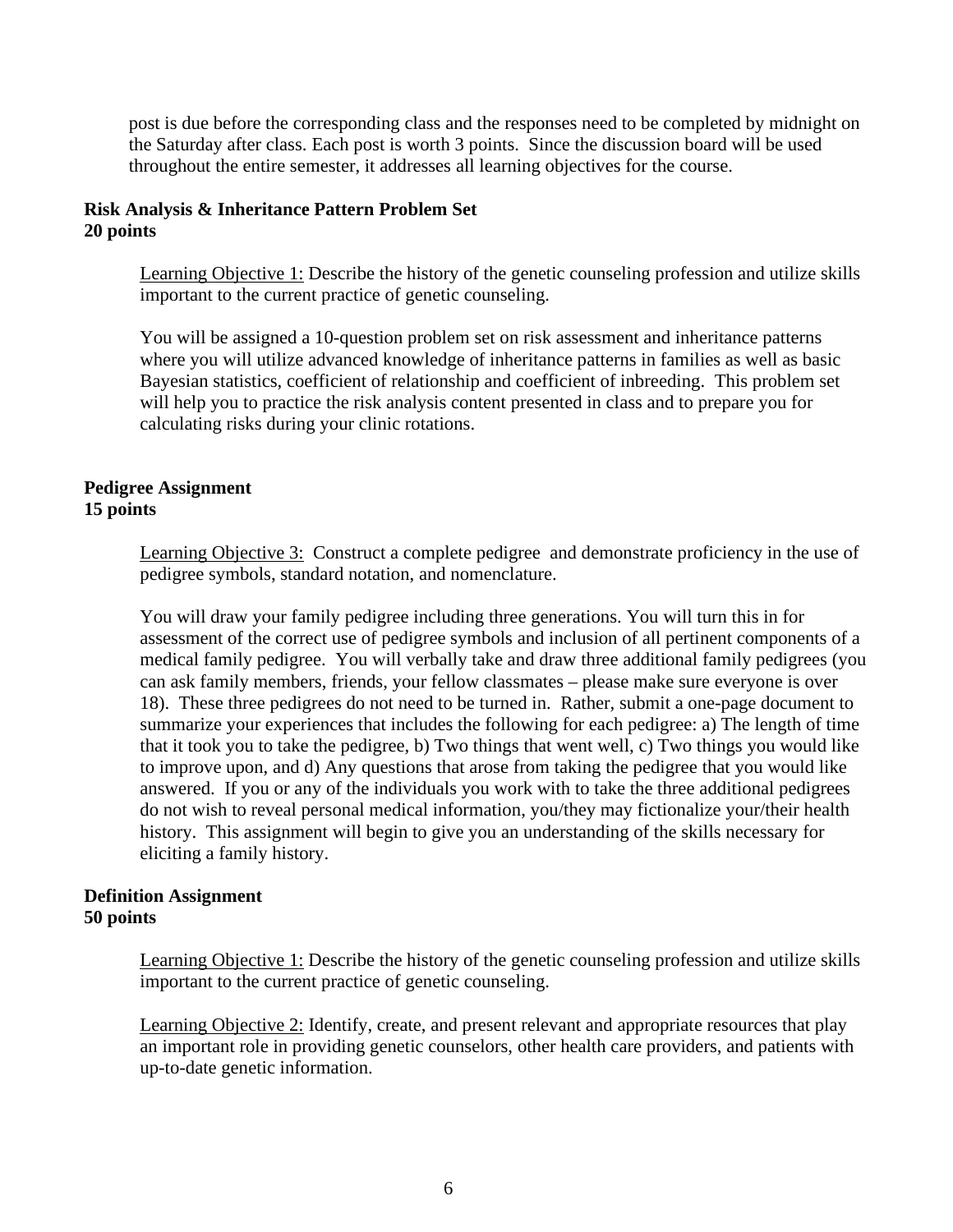Learning Objective 5: Explain normal development and the process of assessment for abnormal physical/mental development in a pediatric genetic counseling setting.

Once we have reviewed all the types of inheritance patterns, you will write a paragraph describing each inheritance pattern as you would describe them to a patient who has a high school degree and who has a very limited knowledge of genetics. You will also be given a list of genetic terms to describe in the same manner. One of the most difficult tasks a counselor faces is describing complex medical/genetic information to patients in understandable ways. These exercises will help you develop the skills necessary to perform this task successfully.

# **Group Projects 52 points**

Learning Objective 2: Identify, create, and present relevant and appropriate resources that play an important role in providing genetic counselors, other health care providers, and patients with up-to-date genetic information.

Learning Objective 4: Recognize the ways in which some families cope with genetic disorders.

Learning Objective 6: Describe genetic/genomic screening and testing approaches and their application to genetic counseling practice.

Learning Objective 7: Recognize aspects related to the delivery of genetic counseling services in different settings and the ways in which legal, social, and cultural factors influence the provision of services.

Presentation and Interactive Activity:

You will be assigned to a group and each group is required to research a genetic condition in a collaborative manner. You and your group will give a 30-minute presentation on the assigned genetic condition to the class. For your presentation, include information that your group believes is important to research as part of preparation for a clinical case. For example, prior to counseling a patient it would be important to be familiar with the features of the condition, its inheritance pattern, management and treatment, as well as other important aspects. This assignment is intended to help you critically think about relevant areas to research in preparation for a case.

After your presentation, there will be a 10-minute question and answer session. You need to distribute your slides to the class during the class period before your presentation so that your classmates have time to develop possible questions. Each student is expected to come prepared with two questions regarding each condition for the question and answer session.

- **Two groups will give their presentations on day one of group presentations and the third group will present on day two.** Remember that your slides are due at least one class period prior to your presentation date. These should be uploaded to the corresponding Canvas assignment.
- **All three groups will present their interactive activity on day two of group presentations during the remaining 40 minutes of class. Therefore, each group will**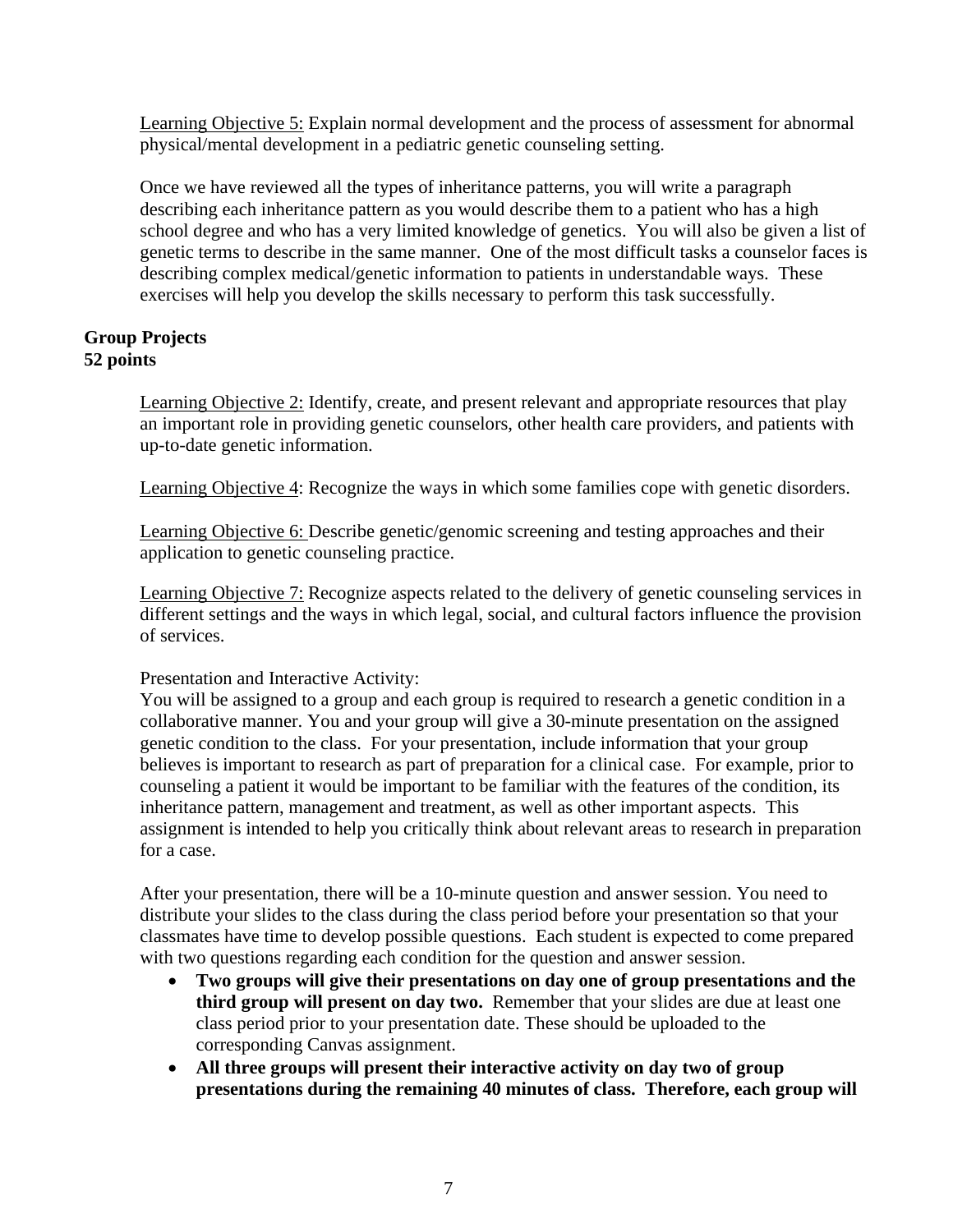#### **have about 10 minutes (with a couple of minutes for set up)**.

Evaluations: There will be two types of evaluation for this project including an intragroup and intergroup evaluation. Please see the group project instructions for further information.

#### **Fact Sheet Assignment 25 points**

Learning Objective 2: Identify, create, and present relevant and appropriate resources that play an important role in providing genetic counselors, other health care providers, and patients with up-to-date genetic information.

Learning Objective 7: Recognize aspects related to the delivery of genetic counseling services in different settings and the ways in which legal, social, and cultural factors influence the provision of services.

You will write a fact sheet on a genetic condition or topic that will be assigned to you early in the semester. When developing your fact sheet, you should focus on providing information in a patient friendly format that explains the condition or topic in a way that can be understood by the general public. You should utilize multiple resources to gather information to include in your fact sheet. A list of commonly used resources in genetic counseling will be provided, and this assignment will help you become familiar with them.

| <b>Date</b>     | <b>Class Topic</b>                                         | Lecturer(s)          |
|-----------------|------------------------------------------------------------|----------------------|
| Monday, 8/30    | Introduction to genetic counseling –                       | Robin Grubs, MS, PhD |
|                 | definition and historical perspective                      | Jodie Vento, MGC     |
| Wednesday, 9/1  | From Mendelian genetics to complex                         | Robin Grubs, MS, PhD |
|                 | disease: An overview                                       | Kara Levine, MS      |
| Monday, $9/6$   | No Class—Labor Day                                         |                      |
| Wednesday, 9/8  | Pedigree analysis I                                        | Jodie Vento, MGC     |
| Monday, $9/13$  | Pedigree analysis II                                       | Jodie Vento, MGC     |
| Wednesday, 9/15 | Introduction to risk assessment and<br>Bayesian statistics | Nadene Henderson, MS |
| Monday, 9/20    | Normal childhood development & an                          | Laura Jenkins, MS    |
|                 | approach to a child with intellectual<br>disability        | Evgenia Sklirou, MD  |
|                 |                                                            |                      |
|                 | Pedigree Assignment Due 9/20 by 5pm                        |                      |
| Wednesday, 9/22 | No Class-NSGC Conference                                   |                      |

### **Schedule of Sessions**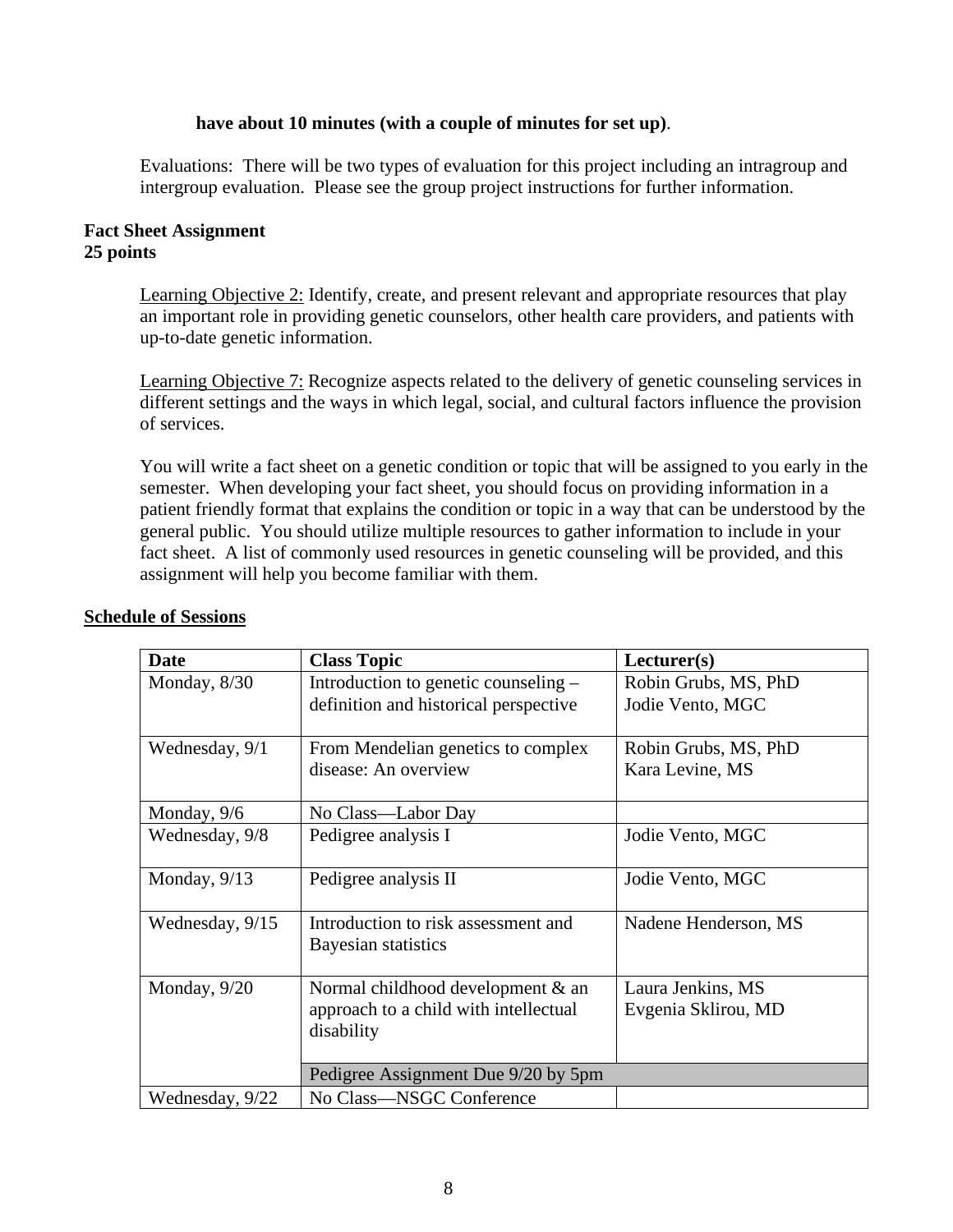| Monday, 9/27                             | Newborn screening                                                | Cate Walsh Vockley, MS                  |  |
|------------------------------------------|------------------------------------------------------------------|-----------------------------------------|--|
| Wednesday, 9/29                          | An approach to genetic/genomic<br>testing in a pediatric setting | Charlotte Skinner, MS, MPH              |  |
|                                          | Risk Analysis & Inheritance Pattern Problem Set Due 9/29 by 5pm  |                                         |  |
| Monday, 10/4                             | An approach to a child with a<br>metabolic condition-I           | Sarah Drewes, MS                        |  |
| Wednesday, 10/6                          | An approach to a child with a<br>metabolic condition-II          | Cate Walsh Vockley, MS                  |  |
| Monday, 10/11                            | An approach to a child with a<br>metabolic condition-III         | Nadene Henderson, MS                    |  |
|                                          | Definition Assignment Due 10/11 by 5pm                           |                                         |  |
| Wednesday, 10/13                         | An approach to a child with<br>dysmorphology                     | Damara Ortiz, MD                        |  |
| Monday, 10/18                            | An approach to a child with Down<br>syndrome                     | Kishore Vellody, MD                     |  |
| Wednesday, 10/20                         | Families with Down syndrome                                      | Erin Kelly and Family Panel             |  |
| Monday, 10/25                            | Families with Duchenne muscular<br>dystrophy                     | Terri Ellsworth                         |  |
| Wednesday, 10/27                         | <b>Midterm Exam</b>                                              |                                         |  |
| Monday, $11/1$                           | Pediatric neurogenetics-<br>mitochondrial disorders              | Jodie Vento, MGC                        |  |
| Wednesday, 11/3                          | Group Projects (Groups 1 and 2)                                  | <b>Students</b>                         |  |
| Monday, 11/8                             | Group Projects (Group 3 and review<br>activities)                | <b>Students</b>                         |  |
| Wednesday, 11/10                         | Pediatric cardiovascular genetics                                | Jessica Sebastian, MS                   |  |
| Monday, 11/15                            | Adult cardiovascular genetics                                    | Emily James, MS                         |  |
| Wednesday, 11/17                         | Adult neurogenetics                                              | Abby Peffer, MS<br>Chris Munro, MS, MPH |  |
| Monday, 11/22<br>and Wednesday,<br>11/24 | No Class-Thanksgiving Break                                      |                                         |  |
| Monday, 11/29                            | GINA, HIPAA, and the ADA<br>alternative service delivery models  | Andrea Durst, MS, DrPH                  |  |